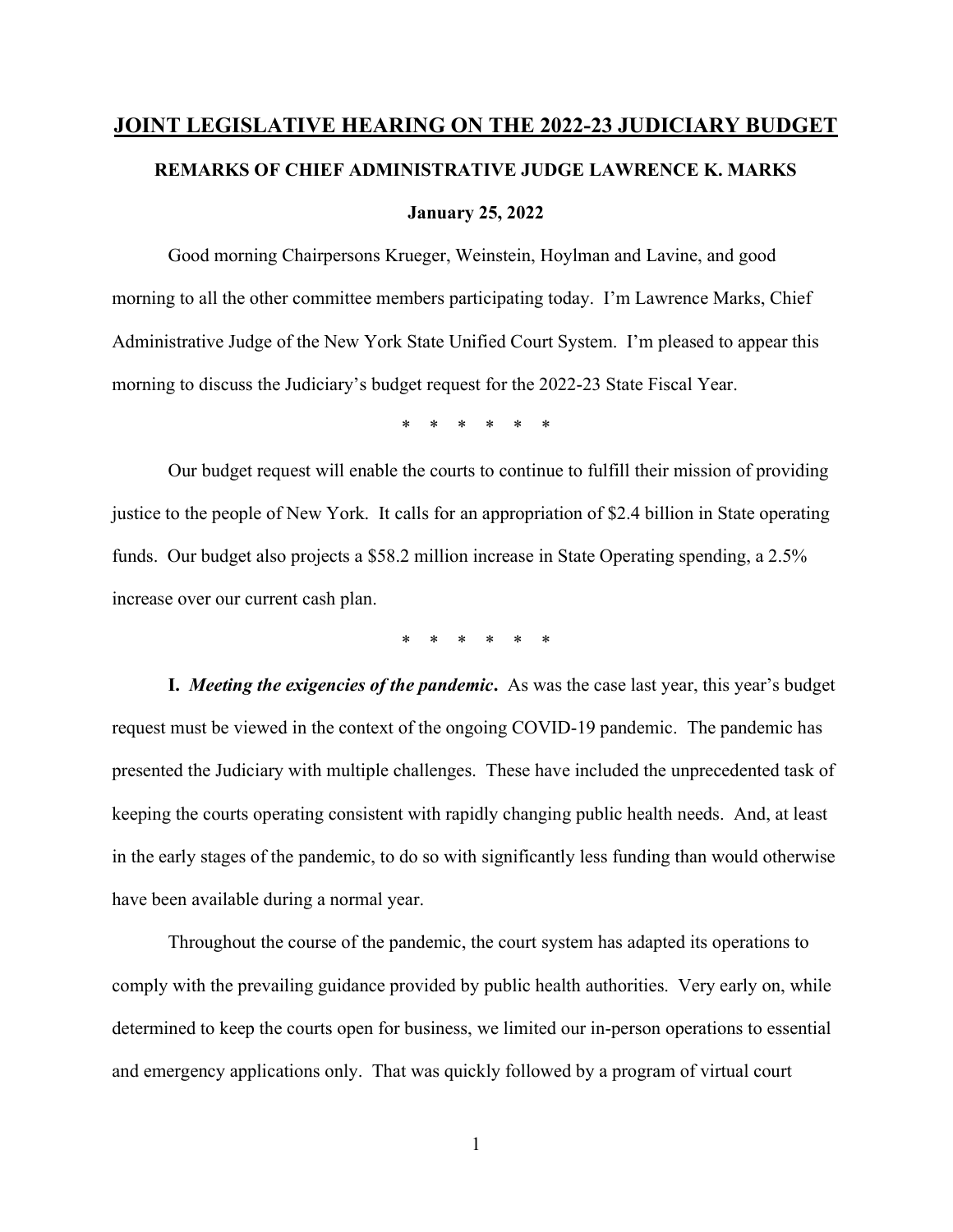operations by exploiting the latest technology. This made it possible for judges and staff to safely adjudicate cases in all of our courts across the state.

 As time passed, and as more was learned about COVID-19, we were able to resume inperson court appearances in critical matters such as grand jury proceedings, criminal arraignments, evidentiary hearings, and criminal and civil jury trials. In doing so, we followed a rigorous screening program of temperature checks, self-reporting of exposure and symptoms for court personnel and court users, extensive use of masks and other personal protective equipment in all public court spaces, social distancing, and cleaning protocols.

 In addition, beginning in the late summer of 2021, we were one of the leaders in the state in introducing a mandatory testing program requiring all unvaccinated judges and nonjudicial staff to undergo weekly COVID testing; and, subsequently, in introducing a mandatory vaccination program requiring judges and staff to be vaccinated unless they qualified for a medical or religious exemption.

 Looking forward, we are committed to resuming full court operations – including the full resumption of jury trials -- in the upcoming fiscal year. This budget will enable us to do so.

II. Restoring full court operations. In following through on this commitment in 2022-23, we will continue to make every effort to fill vacant nonjudicial positions in the courts. During the pandemic, the court system has seen hundreds of employees retire and leave for other reasons. At the same time, because of the state's fiscal crisis in 2020-21, the Judiciary, at the urging of the Executive, cut its planned spending through a range of austerity measures, which included a system-wide hiring freeze. These circumstances prevented the courts from filling vacancies, although fortunately this past year we were able to end the freeze and resume hiring. The budget we have submitted will enable us to continue to fill vacancies during the upcoming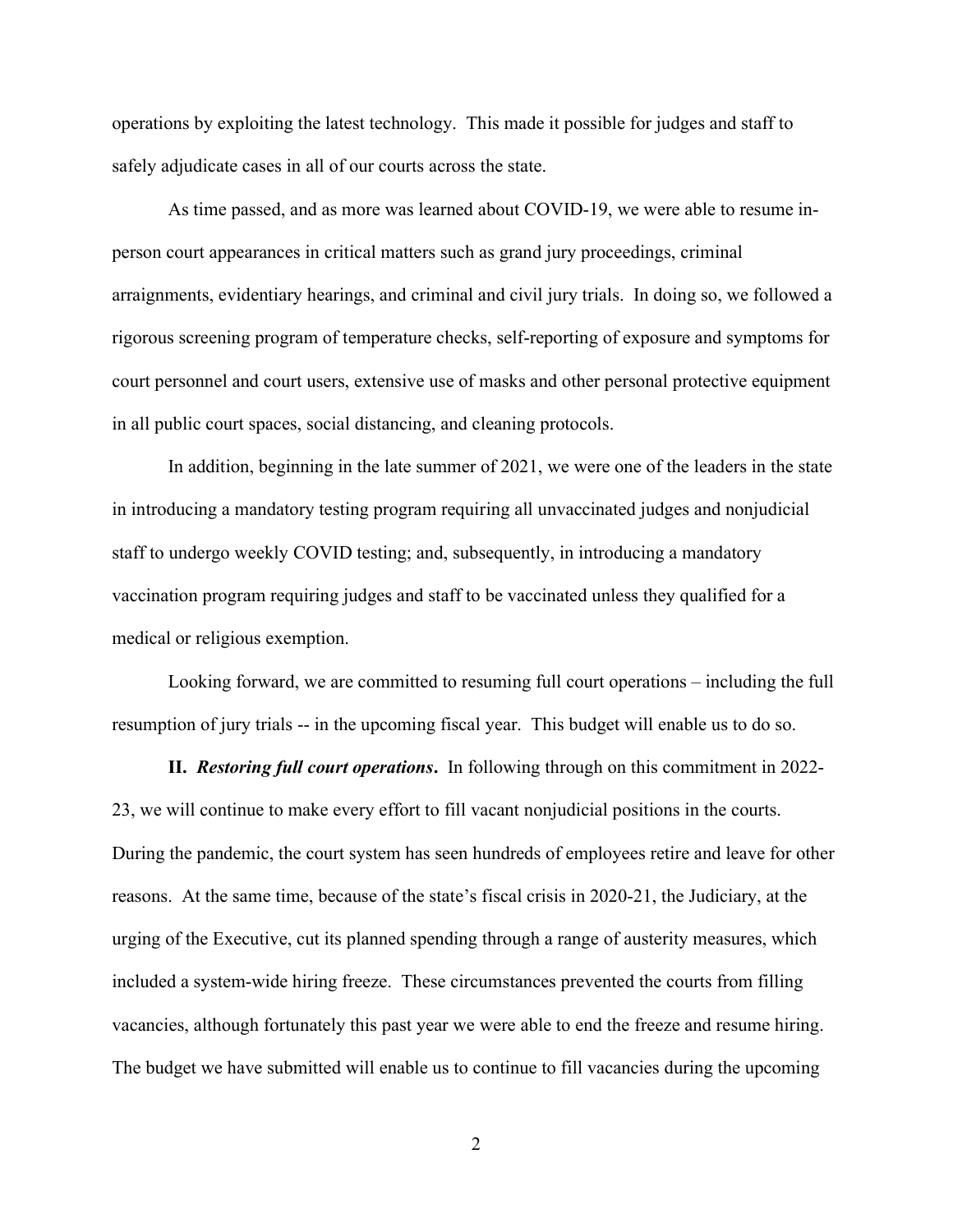fiscal year. While this will still leave us with vacancies to fill to return to pre-pandemic employment levels, the new hires will allow us effectively to resume full court operations. This in turn will enable us to continue our commitment to Chief Judge Janet DiFiore's Excellence Initiative, our comprehensive effort to achieve operational and decisional excellence throughout the Unified Court System.

 Our budget submission will also permit us to meet other critical goals. These include (1) the funding of three new court officer academy classes to help ensure safety in courthouses statewide; and (2) an upgrading and expansion of the courts' technology capacity to facilitate virtual court appearances where appropriate, to expand case management systems, to enhance cybersecurity for the courts' computer network, and to increase our ability to provide the Legislature and the public with critical information regarding caseload activity.

**III.** Civil Legal Services. Another crucial goal addressed in our budget request is enhancement of the Judiciary's support for civil legal services. In our budget, we ask for an increase from \$85 million to \$95.7 million in funding for non-profit agencies that provide direct legal services and access to justice services to help low-income New Yorkers across the state secure the essentials of life. We also ask for an increase from \$15 million to \$16.9 million in funding for the Interest on Lawyer Account Fund, likewise to be distributed to non-profit agencies that provide legal services to the poor. These increases are necessary to help fulfill the state's longstanding commitment to civil legal services.

IV. 18-B compensation reform. The Chief Judge has consistently advocated increasing the statutory rates of compensation for attorneys providing legal services as County Law Article 18-B panel attorneys and as attorneys for the child in Family Court. These lawyers, appointed by the courts to represent indigent criminal defendants and children and parents in Family Court,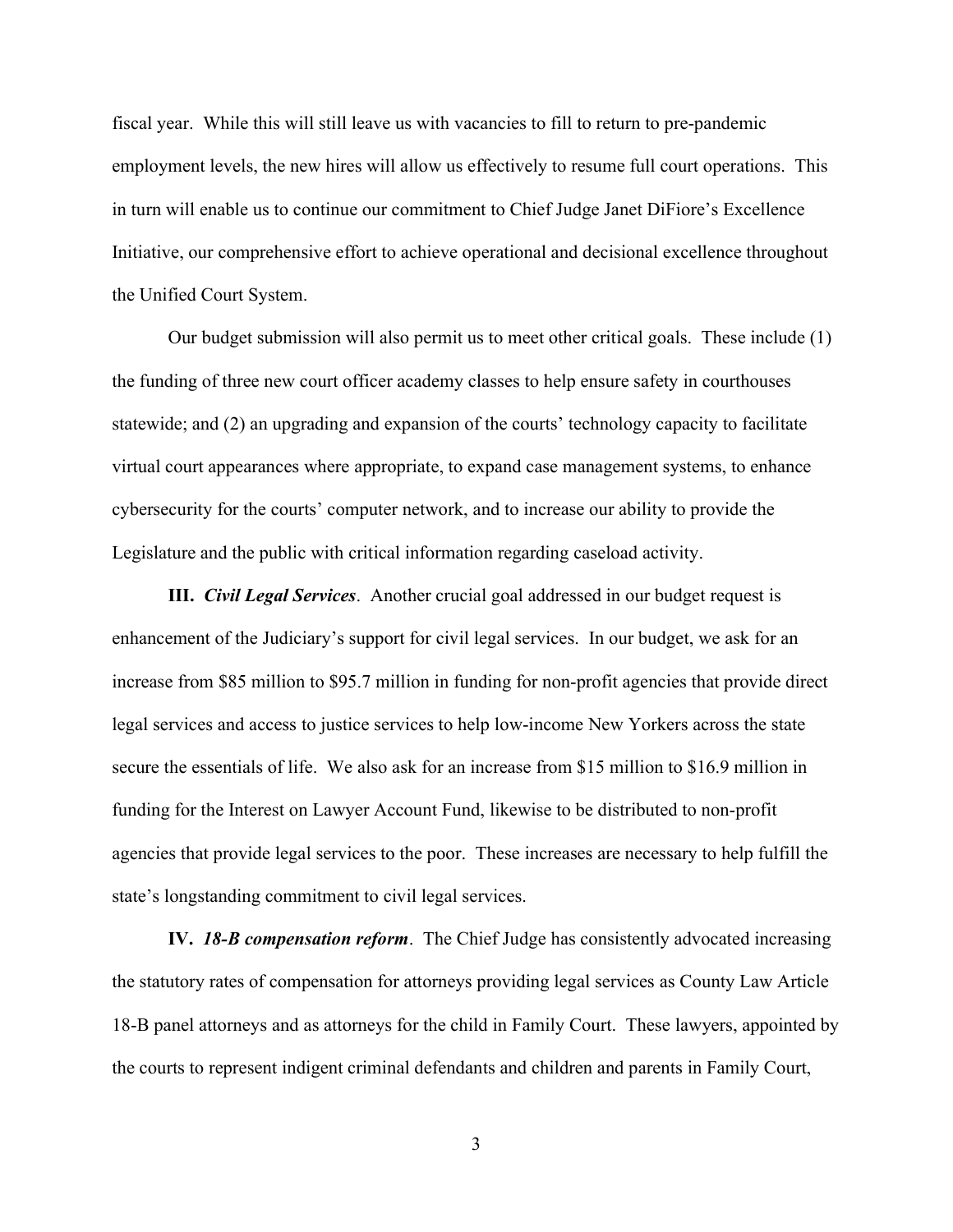have not received any increase in compensation since 2004. The State can ill afford to wait any longer to adjust their compensation to keep pace with inflation. Failure to do so has reduced the number of lawyers willing to take on these assignments, which are vital to the health of our criminal justice and Family Court systems. In the attorney for the child program alone, the number of panel attorneys has declined by nearly 30% -- just since 2018. This leads to delays in adjudication that can jeopardize the rights and welfare of litigants, especially those who are disadvantaged and vulnerable.

 Responsibility for the costs of this representation varies – with local governments paying the costs of 18-B representation and the Judiciary paying the costs of attorney for the child representation. We have not requested additional funding in our proposed budget to cover compensation adjustment for the latter; at such time as the Legislature enacts such adjustment, we will make an appropriate request for the necessary funding.

\* \* \* \* \* \*

I would like briefly to mention three other key initiatives that we are actively pursuing.

(*Presumptive ADR*) The first is our commitment to expanding our statewide program of presumptive alternative dispute resolution. An integral part of Chief Judge DiFiore's Excellence Initiative, presumptive ADR is an effort to expedite litigation and to reduce its financial and emotional costs by requiring that parties in civil disputes, with appropriate exceptions, be referred to mediation or some other form of dispute resolution at the earliest stage of the case. Among the most important of this year's ADR initiatives will be the adoption of statewide court rules to govern this referral program, publication of standards of mediator conduct, anti-bias training for neutrals throughout the State along with intimate partner violence and screening training, and expanded use of technology.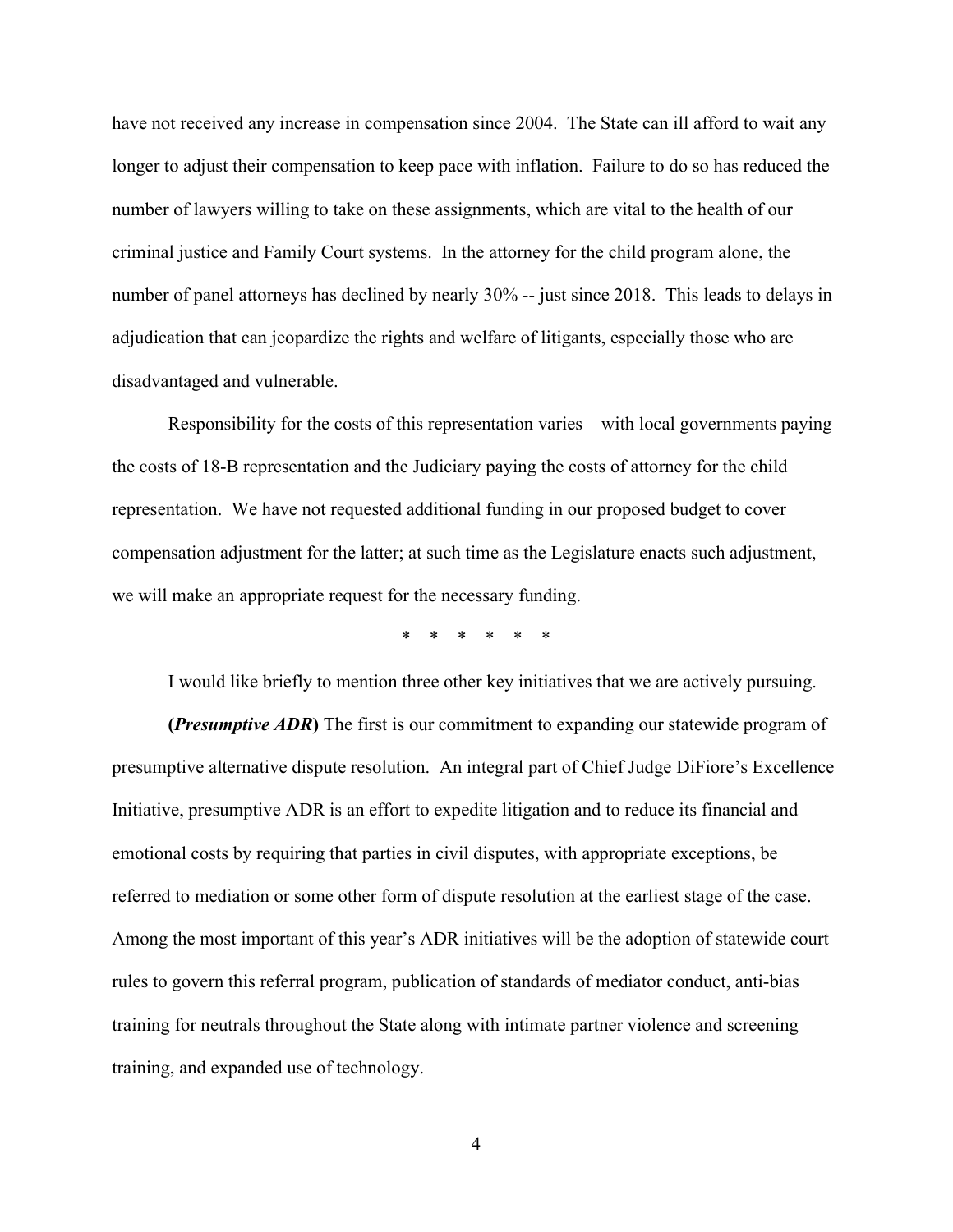(*Jeh Johnson report*) We are also continuing our full commitment to implementing the recommendations of the Johnson report. In 2020, the Chief Judge appointed Jeh Johnson – the prominent New York City attorney and former US Secretary of Homeland Security – to serve as Special Advisor on Equal Justice in the Courts. His charge was to conduct a broad review of the programs, practices, and policies of the court system for evidence of systematic and implicit racial bias. In the fall of 2020, he reported that, notwithstanding the hard work of Judiciary personnel, there is ample evidence that New York's court system remains "under-resourced" and "over-burdened;" and that this has a disparate impact on people of color. In his report, Secretary Johnson presented numerous recommendations to broadly improve the court experience for people of color. We have fully embraced all of them. Our efforts have yielded numerous accomplishments, which are summarized in an annual report released last November by the Chief Judge. Many challenges remain, however. In the year ahead, we will redouble our efforts to keep faith with Secretary Johnson's recommendations to promote a court system free of bias and discrimination.

(Court Consolidation) Finally, in 2022, we will renew our effort to simplify our trial court system through a constitutional amendment to merge our nine major trial courts into two courts: a Supreme Court and a Municipal Court. In making this effort, we will be joined by a coalition of over 100 groups representing all corners of the community – bench, bar, legal services providers, business, and good government.

Our task is challenging, but it is not insurmountable. The end we seek  $-$  a court system that can be more efficiently managed, that distributes its resources more evenly to ensure that every community has fair access to justice, and that is more easily accessible and understandable